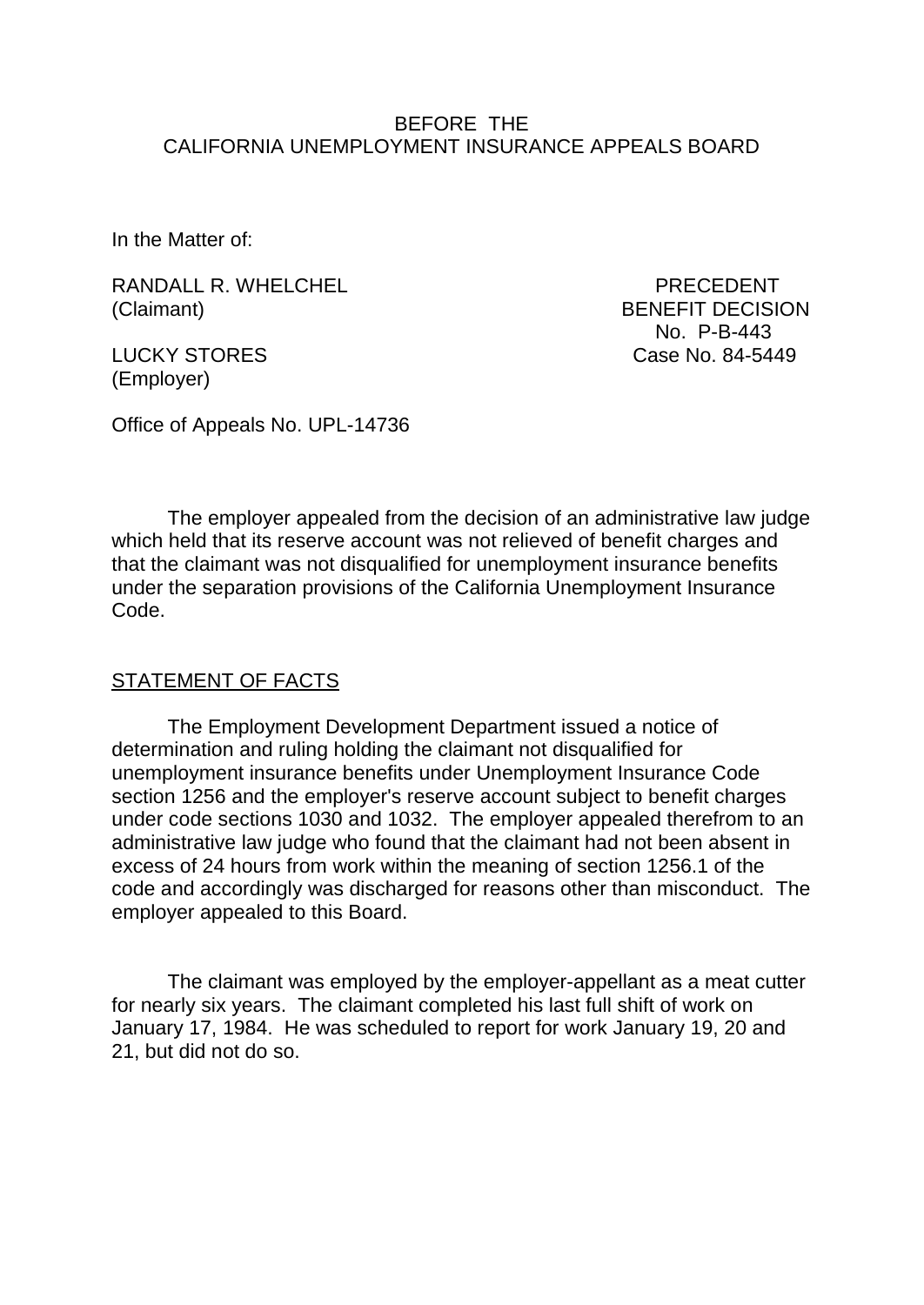The claimant was arrested January 18, 1984, taken into custody, charged with the felony offense of assault with a deadly weapon, and incarcerated until January 23, 1984. He subsequently pleaded nolo contendere and was convicted of a lesser included misdemeanor offense.

As a consequence of his failure to report for work as scheduled, the claimant was discharged from employment on January 22, 1984.

#### REASONS FOR DECISION

Section 1256 of the Unemployment Insurance Code provides that an individual is disqualified for benefits and sections 1030 and 1032 of the code provide that the employer's reserve account may be relieved of benefit charges, if the claimant left his most recent work voluntarily without good cause or he has been discharged for misconduct connected with his most recent work.

Code section 1256.1(a) provides in pertinent part as follows:

"If the employment of an individual is terminated due to his absence from work for a period in excess of 24 hours because of his incarceration and he is convicted of the offense for which he was incarcerated or of any lesser included offense, he shall be deemed to have left his work voluntarily without good cause for the purposes of Section 1256. A plea or verdict of guilty, or a conviction following a plea of nolo contendere, is deemed to be a conviction within the meaning of this section . . . "

In the case before us, it is clear that the claimant was terminated because of his failure to report for work January 19, 20 and 21, 1984. It is equally clear that his failure to report was due to incarceration for an offense for which he was subsequently convicted on a plea of nolo contendere. These elements invoke the provisions of code section 1256.1 and support a conclusion that the claimant is subject to disqualification under code section 1256 if it is established that he was absent from his work for a period in excess of 24 hours as a consequence of that incarceration. The administrative law judge held that the claimant was not shown to have been absent for the requisite period of time, in accordance with section 1256.1-1, Title 22, California Administrative Code (an Employment Development Department regulation) which provides in pertinent part: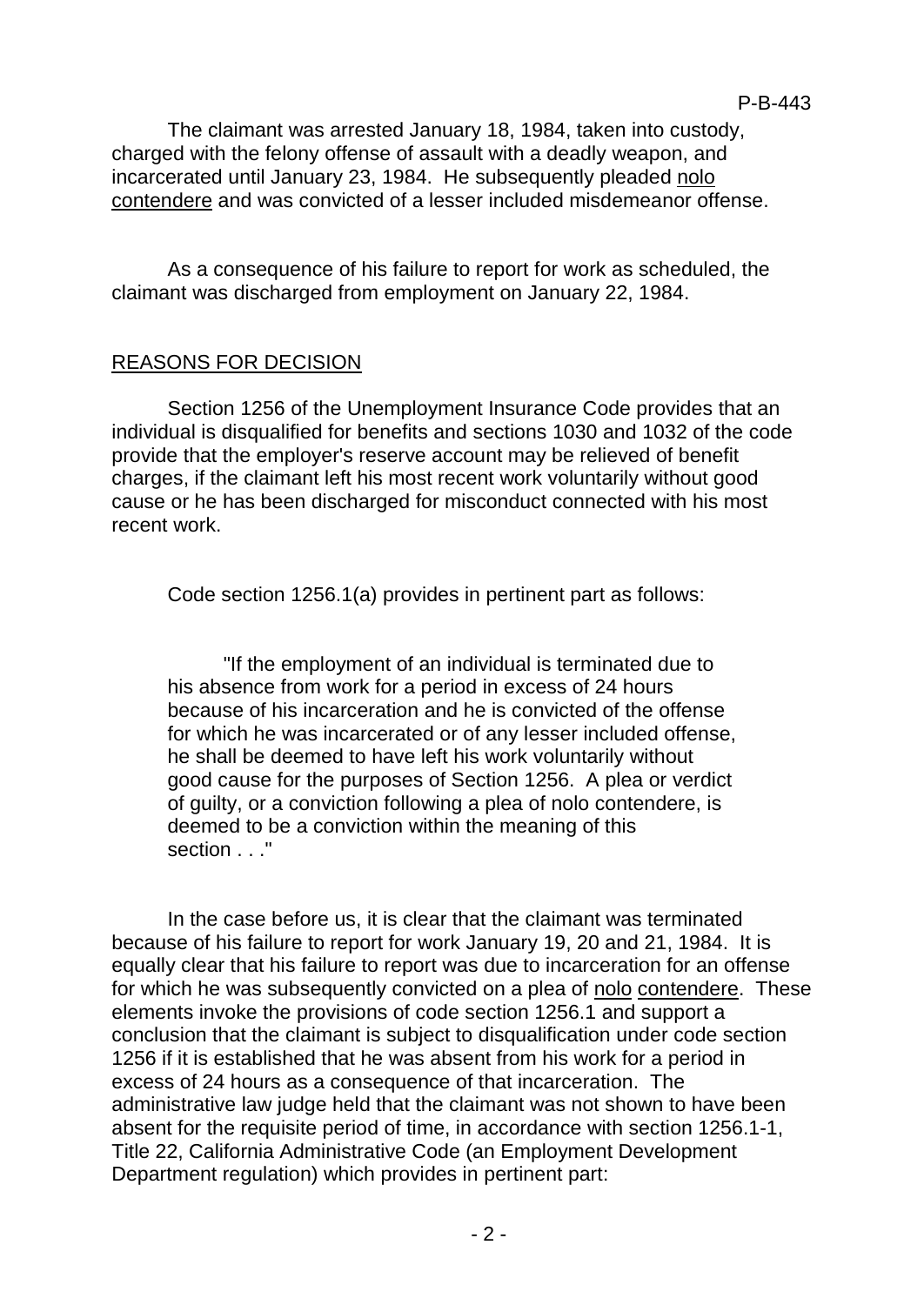"(b) Definitions. As used in Section 1256.1 of the code, 'absence from work for a period in excess of 24 hours' means absence from work for a period in excess of 24 hours of actual working time. As used in Section 1256.1 of the code, 'incarceration' refers to incarceration either before or after conviction . . . ." (Emphasis added.)

The Administrative Code section contains the following examples of application of the term, "absence from work for a period in excess of 24 hours":

EXAMPLE 1. A carpenter works an 8-hour shift. The carpenter must be absent from work for more than 3 workdays to be subject to disqualification under Sections 1256 and 1256.1 of the code.

EXAMPLE 2. A teacher aide works four hours per school day. The teacher aide must be absent from work for more than 6 workdays to be subject to disqualification under Sections 1256 and 1256.1 of the code.

EXAMPLE 3. A firefighter works a duty period of 72 consecutive hours. The firefighter is subject to disqualification under Sections 1256 and 1256.1 of the code if more than 24 consecutive hours of duty is missed.

We find the department's regulation contrary to section 1256.1 of the code with respect to the meaning of the phrase, "absence from work for a period in excess of 24 hours." We believe the Legislature meant 24 clock hours, not working hours. Thus, in the case before us, when the claimant failed to report for duty on January 19, 1984, he started the statutory clock running, and when again on January 20 he failed to report for work at the appointed time, an absence from work of 24 hours had occurred. An instant in time later, he had been absent from work within the meaning of the statute for more than 24 hours. He thus became subject to the disqualifying provisions of code section 1256, and the employer's reserve account was entitled to relief from benefit charges under code section 1030 and 1032.

To view the matter in any other manner would be to construe the relevant portions of code section 1256.1 as effecting disqualification of individuals, dependent entirely upon the peculiarities of their working hours,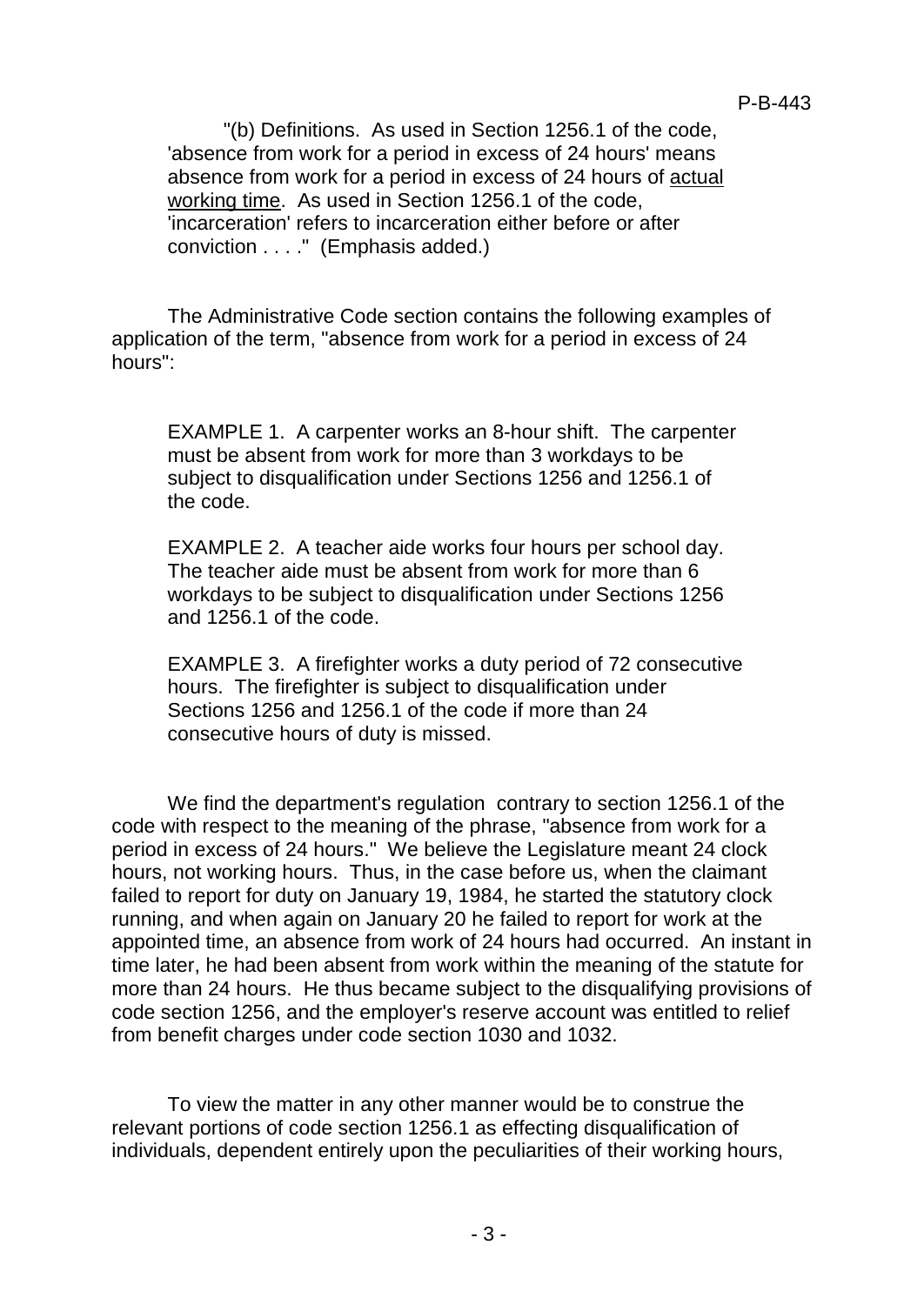rather than for the reason that their absence from work was occasioned by the commission of offenses resulting in incarceration and conviction.

Thus, in the foregoing examples used by the Department to illustrate its regulation, for an incarceration of 24 hours for identical offenses, only the firefighter would suffer disqualification. Other examples demonstrate the point. Take the instance of a part-time bookkeeper who works only 12 hours per week. Such an individual under the Department's regulation would be subject to disqualification only after two weeks in custody. Again, in the situation of an on-call worker whose hours were subject to the vagaries of an employer's fluctuating workload, it would be virtually impossible to determine when a disqualification would be effective.

In P-B-84 this Board invalidated a Department regulation, stressing that:

"It is well settled that a tribunal of appropriate jurisdiction is empowered to set aside an administrative regulation which is illegal in the sense that it is not in accordance with constitutional or general law (2 Am. Jur. 2d 496, Adm. Law, sec. 646), or the specific statutory enactment it purports to implement. (Whitcomb Hotel v. California Employment Commission (1944), 24 Cal.2d 753, 151 P.2d 233.) It is also established that such a tribunal may set aside a regulation which is arbitrary, unreasonable or discriminatory, because such a regulation is, in the legal usage of the term, an abuse of administrative discretion and, accordingly, an unlawful exercise of administrative power. (2 Am. Jur.2d 131, Adm. Law, sec. 303.)"

The Board further emphasized that:

"California follows the general rule that an unreasonable administrative regulation is unlawful and may be invalidated by a tribunal of appropriate jurisdiction. In Sandstrom v. California Horse Racing Board (1948), 31 Cal.2d 401; 189 P.2d 17, the California Supreme Court said:

" 'Whether the regulation is reasonable depends on the character or nature of the condition to be met or overcome.' "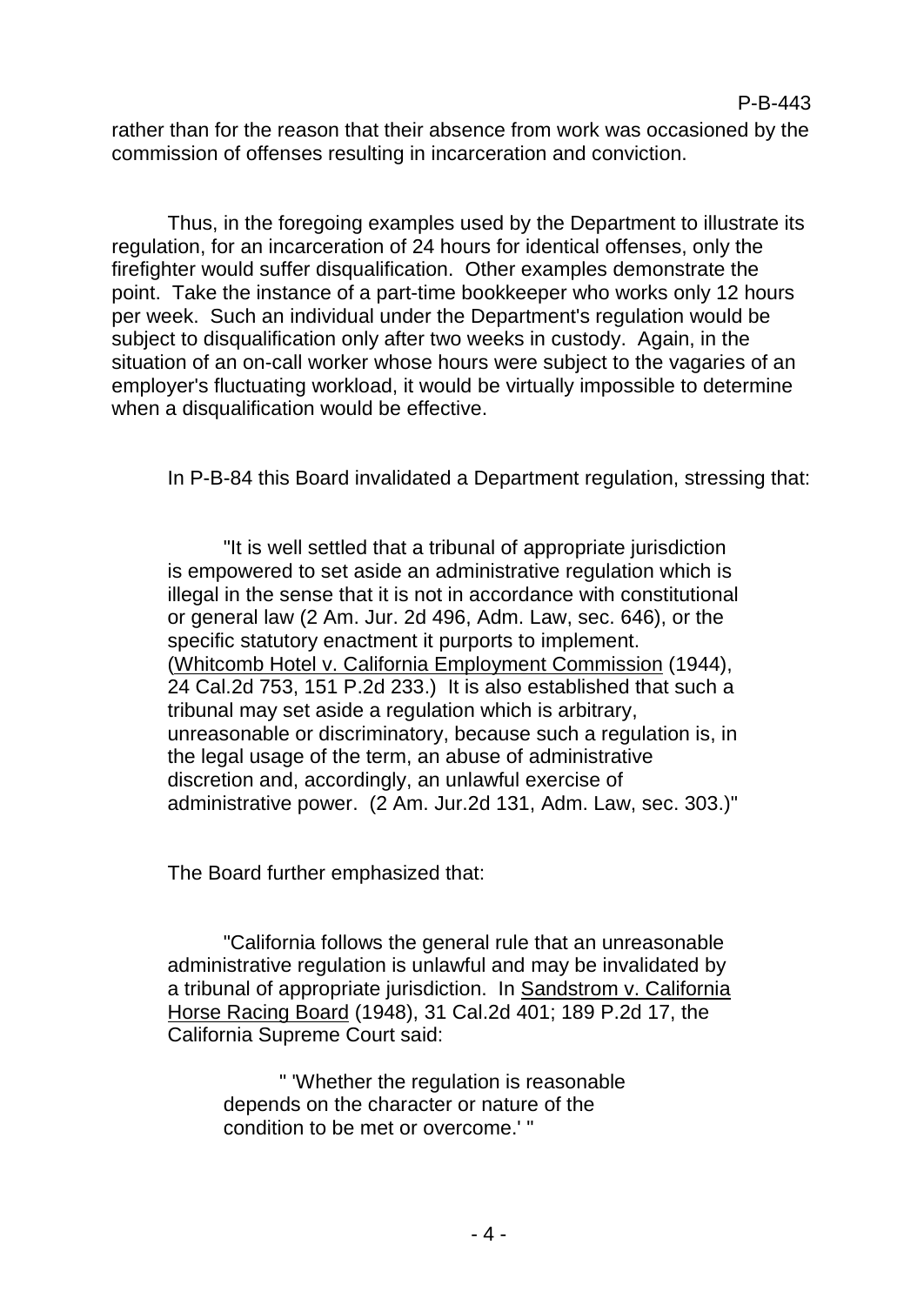In our view, that portion of the Department's regulation abstracted above is an abuse of administrative discretion resulting in an unreasonable regulation. It discriminates against persons solely on the basis of factors which have no reasonable relationship to the legislative purpose and is, accordingy, invalid. It is clear that the statutory scheme is to deny benefits to those individuals whose criminal convictions and resulting incarceration prevented them from reporting for work, as a consequence of which they were discharged. The statute deems such a separation to be a voluntary leaving of work without good cause. The claimant in the instant case engaged in a course of conduct proscribed by the statute. Hence, we are required to find that the claimant voluntarily left his most recent employment without good cause and is disqualified from the receipt of unemployment insurance benefits.

#### DECISION

The decision of the administrative law judge is reversed. The claimant is disqualified for benefits under code section 1256 and the employer's reserve account relieved of benefit charges.

Sacramento, California, September 26, 1985.

## CALIFORNIA UNEMPLOYMENT INSURANCE APPEALS BOARD

## ROBERT L. HARVEY, Chairman

JAMES J. HAGARTY

HERBERT RHODES

J. RICHARD GLADE

DISSENTING - Written Opinion Attached

# LORETTA A. WALKER

CHET WRAY

## DEBRA A. BERG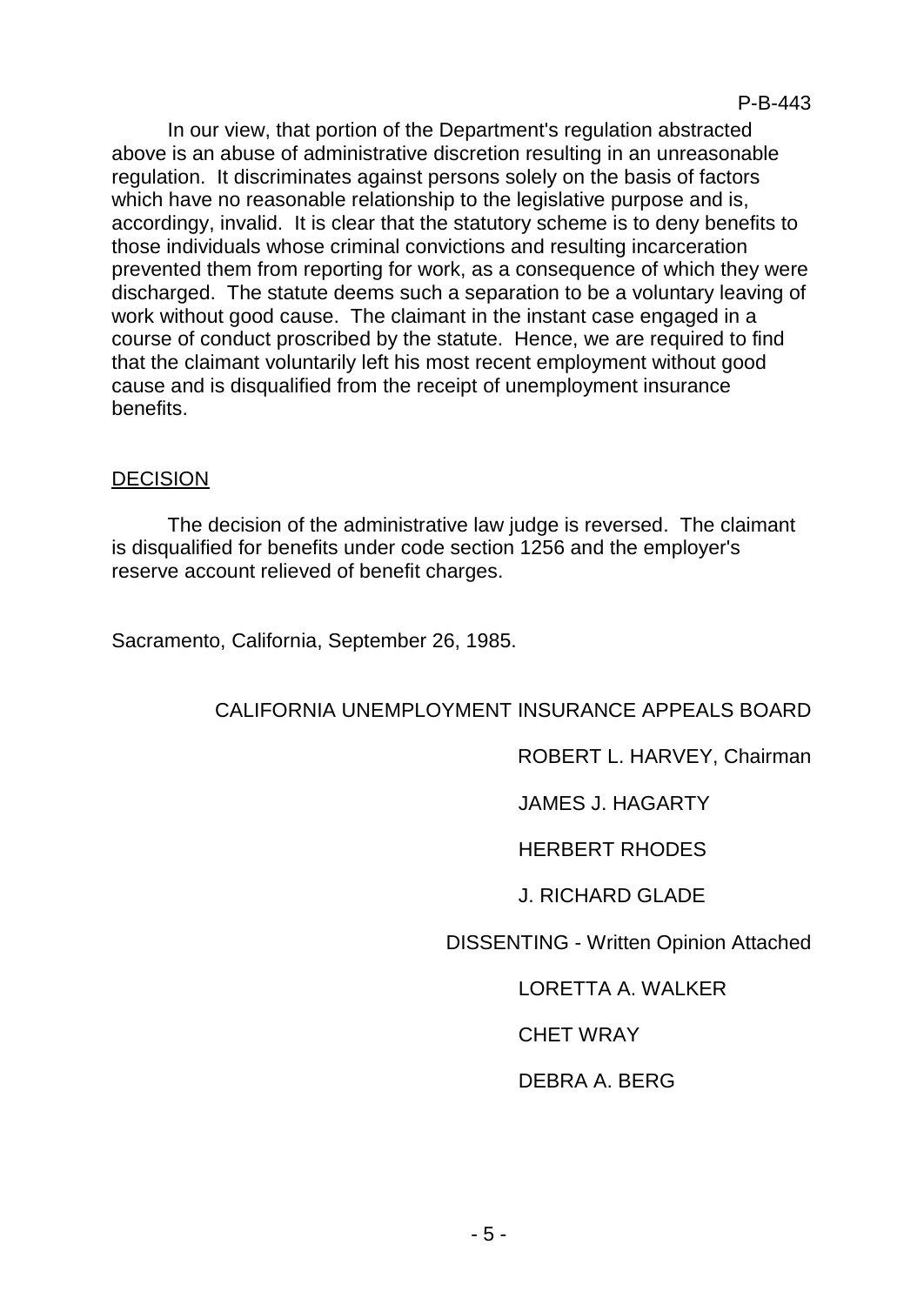## DISSENTING OPINION

We dissent.

We hold that the claimant should not be disqualified for unemployment insurance benefits under Unemployment Insurance Code section 1256.1, nor should the employer's reserve account be relieved of benefit charges.

The principle to be settled herein is whether the phrase in code section 1256.1, "absence from work for a period in excess of 24 hours", means working or consecutive (clock) hours. The majority holds that consecutive hours are comprehended by the statute. We think the better view is that the statute refers to working hours.

In 1968, the legislature enacted the code section, subsection (a) reading as follows:

"(a) If the employment of an individual is terminated due to his absence from work for a period in excess of 24 hours because of his incarceration and he is convicted of the offense for which he was incarcerated or of any lesser included offense, he shall be deemed to have left his work voluntarily without good cause for the purposes of Section 1256. A plea or verdict of guilty irrespective of whether an order granting probation or other order is made suspending the imposition of the sentence or whether sentence is imposed but execution thereof is suspended, or a conviction following a plea of nolo contendere, is deemed to be a conviction within the meaning of this section."

The statute was amended in 1972 to include a plea of nolo contendere in the second sentence as among those factors which constituted a "conviction."

The department promulgated in 1980 implementing regulations, in section 1256.1-1(b), Title 22, California Administrative Code. The regulation defines the phrase in terms of working hours, and reads in pertinent part as follows: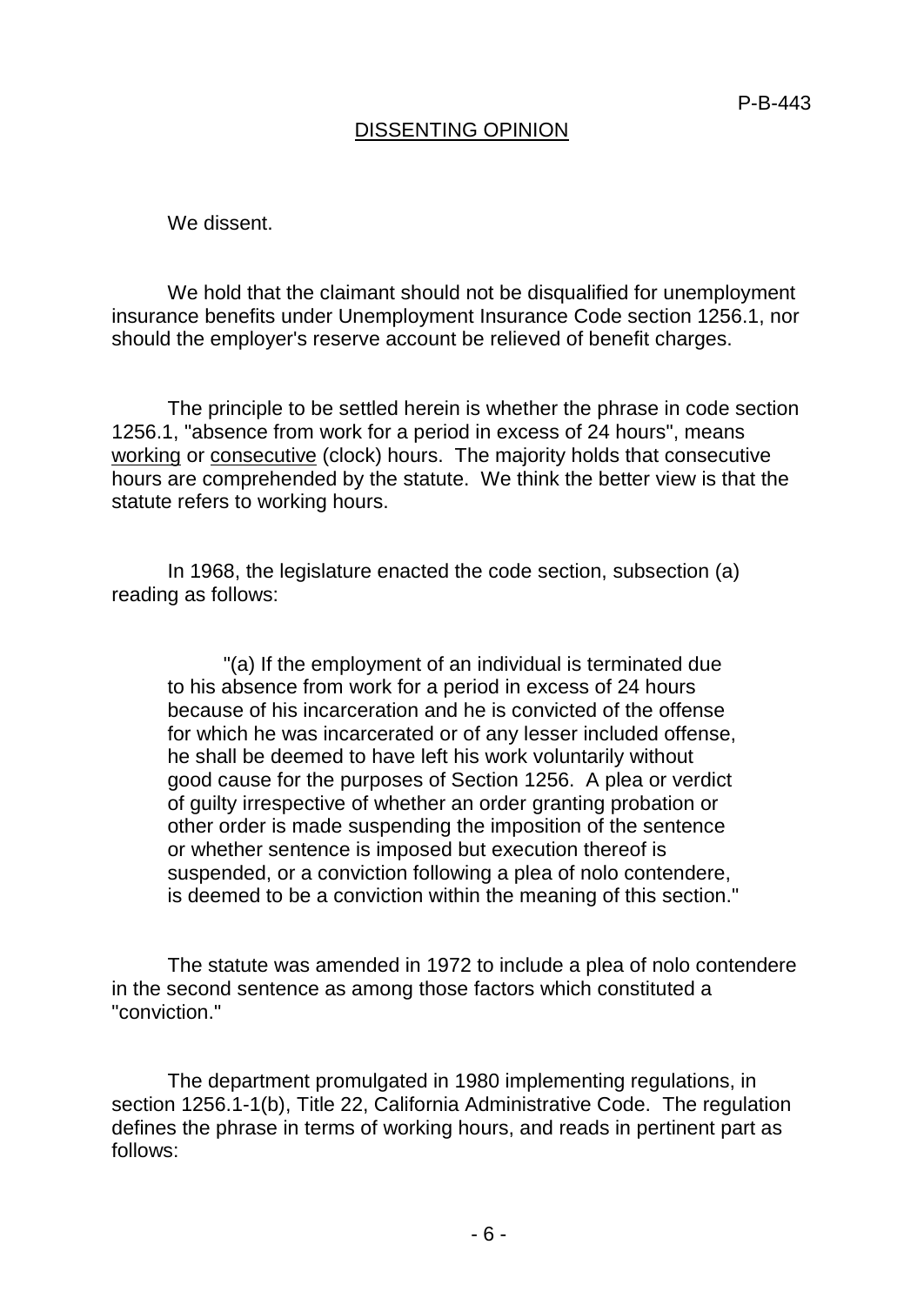" 'absence from work for a period of 24 hours' means absence from work for a period in excess of 24 hours of actual working time." (emphasis added)

The regulation also contains specific examples to guide application of its principles.<sup>[1](#page-6-0)</sup>

In our view, the department has correctly interpreted the meaning and intended effect of the statute.

We concur with the majority that this Board has the power and authority to invalidate a department regulation not in accord with constitutional or general law, but we think that this is not a proper case for the exercise of that authority. The Supreme Court of California has held that courts may not interfere with the exercise of an agency's discretion nor substitute its independent judgment for that of the agency unless it can be shown that a regulation lacks a reasonable basis in fact. Ferrante vs. Fish & Game Commission (1946), 29 Cal.2d 365, 369. That case, as the one before us, dealt with different classifications of persons, such classifications having been created by a regulation. The court held that the agency could make such a regulation, based as it was on a reasonable, factual basis. Certainly, a quasi-judicial body, such as this Board, is bound by this principle as well, and may not supplant a reasonable regulation promulgated by the Employment Development Department.

Ĩ

<span id="page-6-0"></span> $1$  EXAMPLE 1. A carpenter works an 8-hour shift. The carpenter must be absent from work for more than 3 workdays to be subject to disqualification under Sections 1256 and 1256.1 of the code.

EXAMPLE 2. A teacher aide works 4 hours per school day. The teacher aide must be absent from work for more than 6 workdays to be subject to disqualification under Sections 1256 and 1256.1 of the code.

EXAMPLE 3. A firefighter works a duty period of 72 consecutive hours. The firefighter is subject to disqualification under Sections 1256 and 1256.1 of the code if more than 24 consecutive hours of duty is missed.